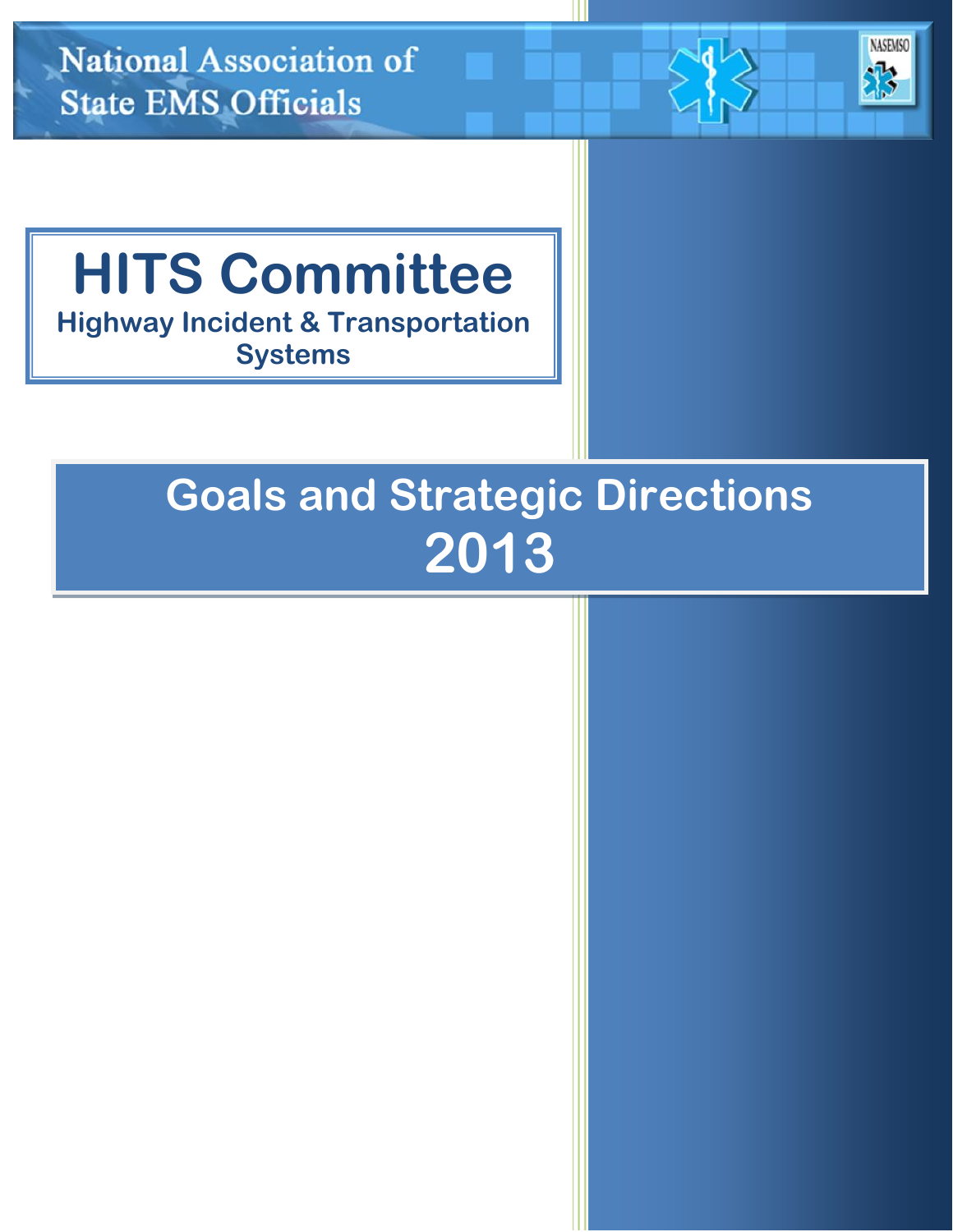# *Goals and Strategic Directions*

The **HITS Committee** of the National Association of State EMS Officials is committed to engaging NASEMSO on highway safety issues relevant to emergency medical services. By collaborating with our highway safety partners at the national and state levels, the HITS Committee's ultimate goal is to reduce the rates of death and disabling injury from motor vehicle crashes on our nation's highways.

*Leadership refers to the role of state EMS offices as "lead agencies" for EMS as well as thoughtful leaders in public policy development. State EMS offices are looked to by the EMS community for guidance and approval, as well as regulation and licensure. NASEMSO works to support EMS officials nationwide in understanding and implementing processes that improve EMS practice and subsequent patient outcomes.*

The HITS Committee supports leadership under these principle goals:

- $\circ$  Goal #1. Increase NASEMSO representation at national highway safety-related meetings.
- $\circ$  Goal #2. Recruit and engage HITS members to serve as active NASEMSO liaisons to various highway safety-related national committees and organizations.

*Systems Development refers to the role of state EMS offices in the development of effective systems of emergency medical care. The growing national awareness of the importance of coordinated systems of care places NASEMSO squarely in a leadership role, demonstrating the need for state offices to coordinate the disparate functions that support effective systems. Such functions include Emergency Medical Dispatch (EMS), communications systems; regional asset coordination in daily operations and in natural and man-made disasters; EMS data collection, analysis and reporting; and ongoing review and refinement of systems operations.*

The HITS Committee supports systems development under these principle goals:

 $\circ$  Goal #3. Educate State EMS Offices on effective collaboration with their respective state highway safety counterparts. Provide tools for use by State EMS Officials when interacting with highway safety colleagues and communities.

*Quality Improvement or "QI" is the process of continually reviewing, assessing and refining practices to improve outcomes. The steps of developing an effective cycle of collecting high quality data, reviewing it in proven multidisciplinary processes, identifying strategies to implement needed changes and communicating them to all stakeholders are the key to QI success, and to subsequently improving patient outcomes.*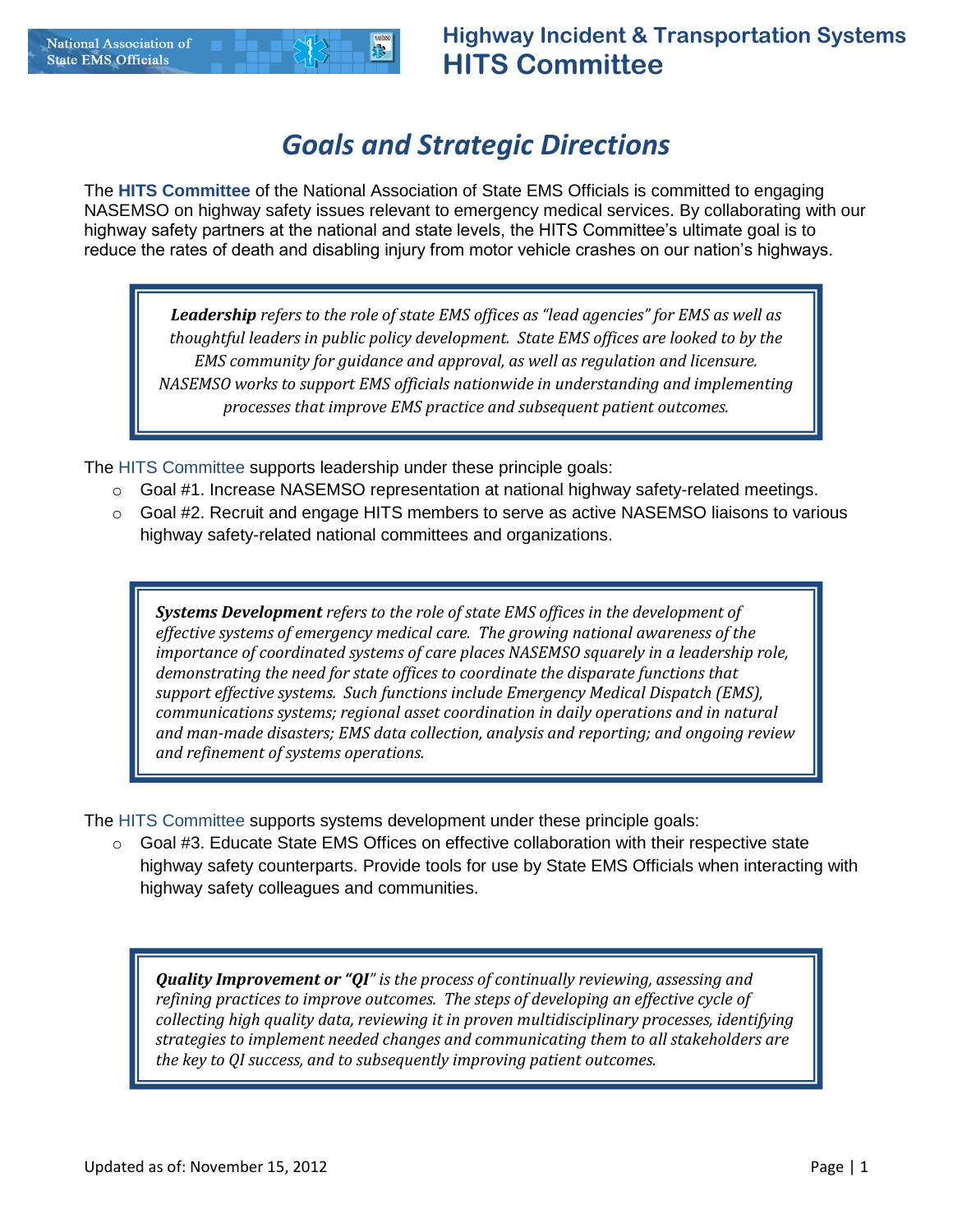## **National Association of State EMS Officials**

## **Highway Incident & Transportation Systems HITS Committee**

The HITS Committee supports quality improvement under these principle goals:

- $\circ$  Goal #4. Promote the further use and application of EIRRA (EMS Incident Response & Readiness Assessment) for measuring preparedness for response to highway MCIs as well as other manmade or natural disasters. A tool that was initially completed and tested by NASEMSO in 2011, EIRRA has potential for much wider distribution and application in the broader highway transportation and emergency preparedness communities.
- $\circ$  Goal #5. Promote the concept of a model inventory for EMS similar to the model inventories of highway partners (MIRE, MMUCC, etc). Seek opportunities for further development of the MIECE Proof of Concept completed by NASEMSO in 2011.
- $\circ$  Goal #6. Support and promote the National EMS Information System (NEMSIS) in interactions with highway safety colleagues to ensure the adoption of data standards that maximize data sharing and lead to improvement in crash victim/patient outcomes.

The HITS Committee 2013 work plan will continue to focus on long term strategies previously initiated, as well as those short term strategies not yet competed. These include the following:

- Recruit HITS Committee members to represent NASEMSO at national highway safety-related meetings and serve as established members of highway safety committees and organizations. Such representation is intended to mutually educate NASEMSO members and highway safety colleagues about each other's respective disciplines; build lasting professional relationships with highway safety peers; and promote cooperation in addressing mutual goals of saving lives and reducing debilitating injuries from motor vehicle crashes. [Goals 1 & 2]
- Educate NASEMSO members on the availability of opportunities for collaboration with state highway safety counterparts in their respective states. Develop "highway safety guide" on federal highway safety programs in all states including those where specific EMS components are required. Create tools for state EMS officials to use (power point presentations, talking points) when interacting with highway safety representatives. [Goal 3]
- Distribute EIRRA Guidelines and summary information at highway safety and EMS meetings. Seek opportunities to formally present EIRRA at EMS, highway safety, and preparedness meetings. [Goal 4]
- Distribute MIECE Guidelines and summary information at highway safety and EMS meetings. Seek opportunities to formally present MIECE at EMS, highway safety, and preparedness meetings. [Goal 5]
- Develop brief summary and/or talking points for "lay persons" on NEMSIS to be distributed at national highway safety meetings and for use by state EMS officials when participating in state highway safety meetings (TRCC, strategic highway safety planning). [Goal 6]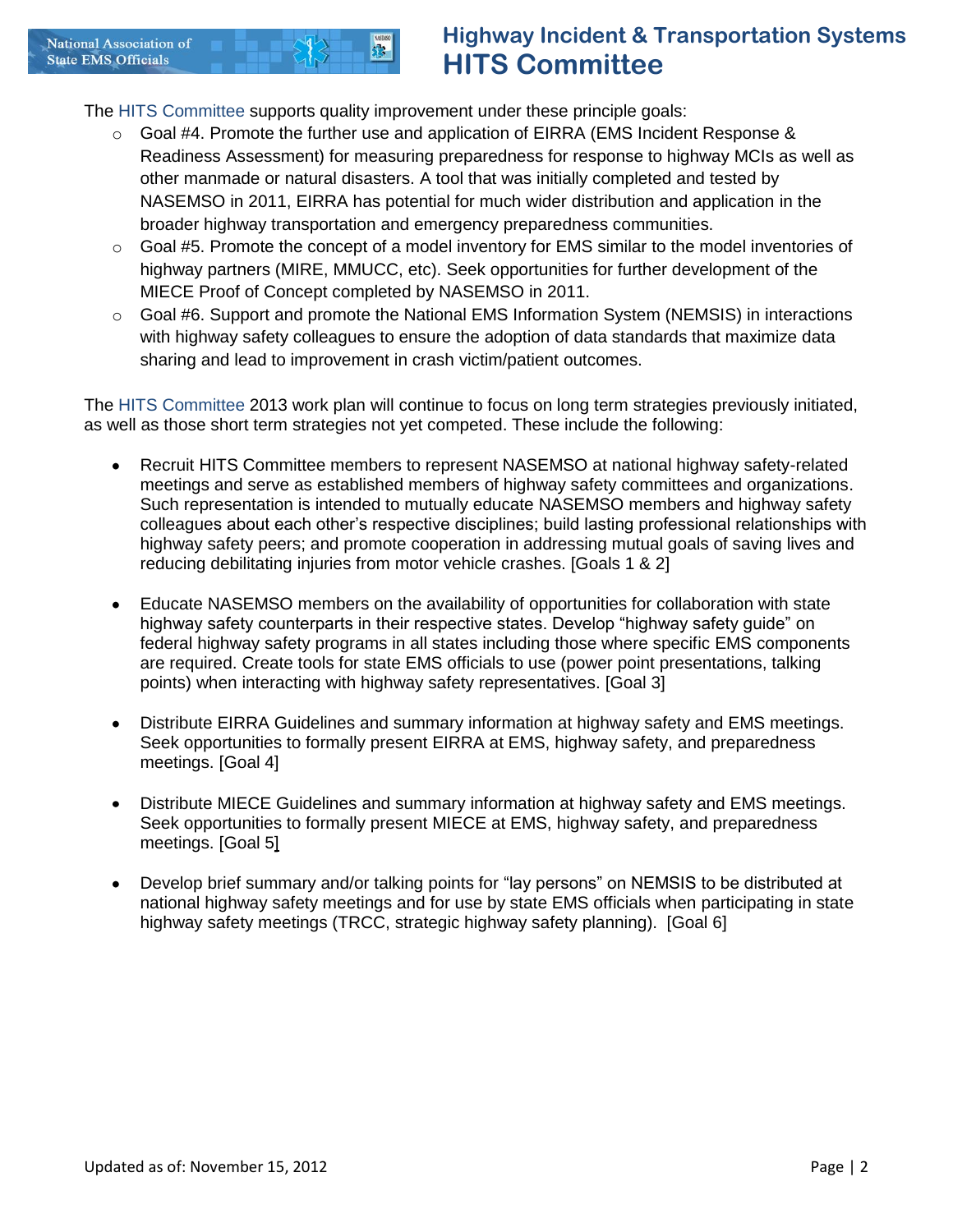## *2013 Workplan*

*Goals, Objectives and Action Steps*

**Goal 1**: Increase NASEMSO representation at national highway safety-related meetings.

## **Objective/Strategy**:

**Increase NASEMSO participation at national highway safety related meetings. Determine which meetings are most important to attend and identify members able to attend.**

| <b>Task</b>                                                                                 |     |     |     |     |                                   | <b>Responsibility</b> |     |     | Due Date          |     | <b>Done</b> | <b>Budget</b> |      |
|---------------------------------------------------------------------------------------------|-----|-----|-----|-----|-----------------------------------|-----------------------|-----|-----|-------------------|-----|-------------|---------------|------|
| Compile and maintain list of national highway safety<br>meetings for 2013.                  |     |     |     |     | Mary Hedges                       |                       |     |     | Jan - Feb<br>2013 |     |             |               |      |
| Distribute to HITS Committee and solicit members<br>interested in attending.                |     |     |     |     | Mary Hedges, Keith Wages          |                       |     |     | Jan - Feb<br>2013 |     |             |               |      |
| Secure funding to support NASEMSO member<br>travel to national highway safety meetings.     |     |     |     |     | Dia Gainor, NASEMSO<br>leadership |                       |     |     | ongoing           |     |             |               |      |
|                                                                                             |     |     |     |     |                                   |                       |     |     |                   |     |             |               |      |
|                                                                                             |     |     |     |     |                                   |                       |     |     |                   |     |             |               |      |
|                                                                                             |     |     |     |     |                                   |                       |     |     |                   |     |             |               |      |
| <b>Task</b>                                                                                 | Jan | Feb | Mar | Apr | May                               | Jun                   | Jul | Aug | Sep               | Oct | Nov         | <b>Dec</b>    | done |
| Compile list of national<br>highway safety meetings for<br>2013.                            |     |     |     |     |                                   |                       |     |     |                   |     |             |               |      |
| Distribute meeting list to HITS<br>Committee soliciting persons<br>interested in attending. |     |     |     |     |                                   |                       |     |     |                   |     |             |               |      |
| Seek travel funding for<br>national meetings. (ongoing)                                     |     |     |     |     |                                   |                       |     |     |                   |     |             |               |      |
|                                                                                             |     |     |     |     |                                   |                       |     |     |                   |     |             |               |      |
|                                                                                             |     |     |     |     |                                   |                       |     |     |                   |     |             |               |      |

**Goal 2**: Recruit and engage HITS members to serve as active NASEMSO liaisons to various highway safety-related national committees and organizations.

## **Objective/Strategy**:

**Recruit HITS members to serve as NASEMSO liaisons to various highway safety committees and organizations, including NCHRP projects, with the intent of assuring EMS is represented and not overlooked as national strategies are formed.**

| Task                                                                                                                                                                                             | <b>Responsibility</b>    | Due Date | Done | <b>Budget</b> |
|--------------------------------------------------------------------------------------------------------------------------------------------------------------------------------------------------|--------------------------|----------|------|---------------|
| Update/maintain list and descriptions of highway<br>safety organizations/committees, indicating which<br>need NASEMSO representation. Distribute to<br>members, soliciting persons interested in | Mary Hedges, Keith Wages | Ongoing  |      |               |
| representing NASEMSO.                                                                                                                                                                            |                          |          |      |               |
| Update/maintain HITS Project & Partners                                                                                                                                                          | Mary Hedges              | Ongoing  |      |               |
| document to provide current information on highway                                                                                                                                               |                          |          |      |               |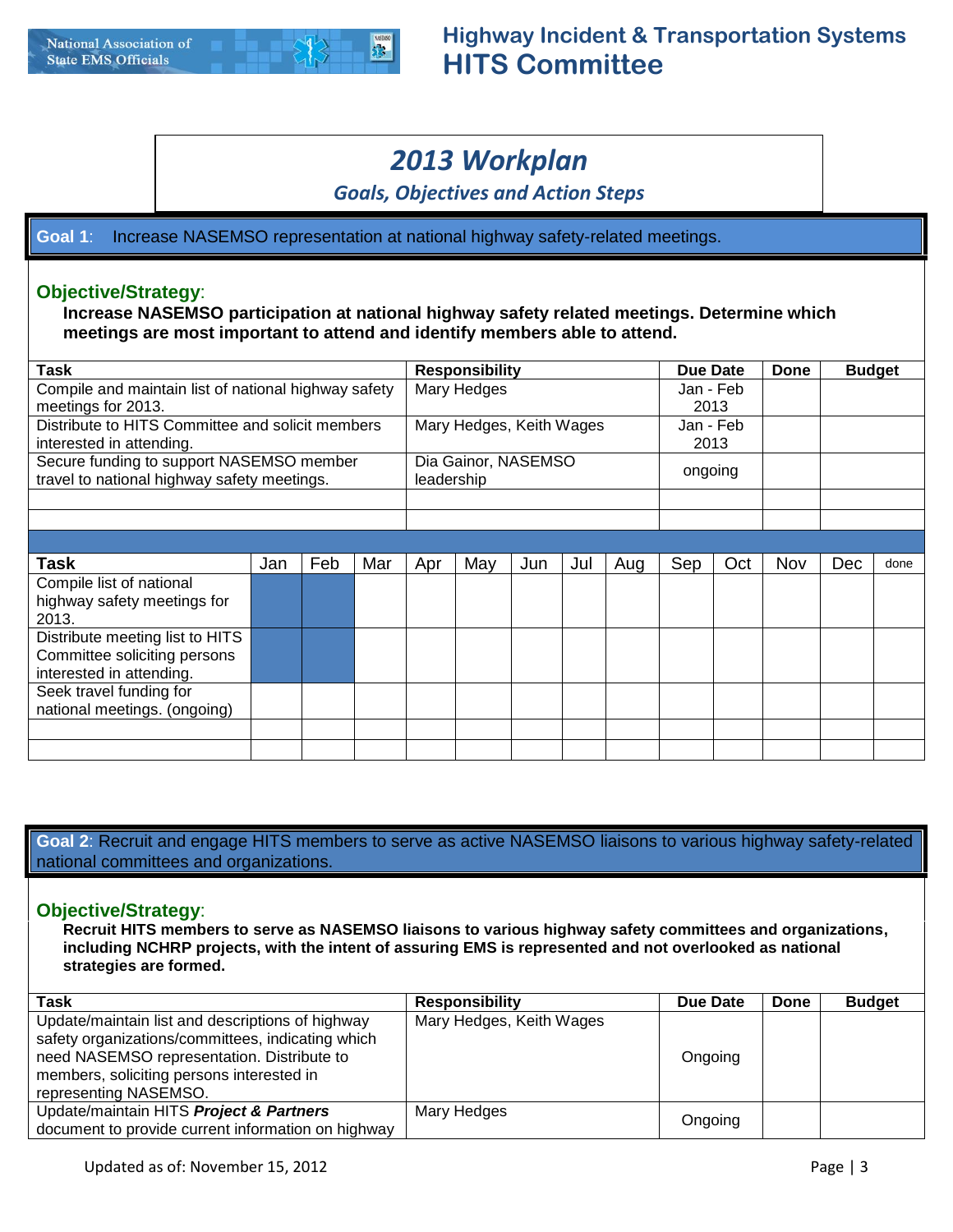

## **Highway Incident & Transportation Systems HITS Committee**

| safety related projects with NASEMSO involvement.<br>Publish on NASEMSO/HITS website.                               |     |     |     |     |                                                                                                        |     |     |     |     |     |     |     |      |
|---------------------------------------------------------------------------------------------------------------------|-----|-----|-----|-----|--------------------------------------------------------------------------------------------------------|-----|-----|-----|-----|-----|-----|-----|------|
| Report regularly at bi-monthly HITS Committee<br>meetings on the status of HITS-related projects and<br>committees. |     |     |     |     | Keith Wages, Mary Hedges, Dia<br><b>Gainor and Committee members</b><br>serving on projects/committees |     |     |     |     |     |     |     |      |
|                                                                                                                     |     |     |     |     |                                                                                                        |     |     |     |     |     |     |     |      |
|                                                                                                                     |     |     |     |     |                                                                                                        |     |     |     |     |     |     |     |      |
| Task                                                                                                                | Jan | Feb | Mar | Apr | May                                                                                                    | Jun | Jul | Aug | Sep | Oct | Nov | Dec | done |
|                                                                                                                     |     |     |     |     |                                                                                                        |     |     |     |     |     |     |     |      |
|                                                                                                                     |     |     |     |     |                                                                                                        |     |     |     |     |     |     |     |      |
|                                                                                                                     |     |     |     |     |                                                                                                        |     |     |     |     |     |     |     |      |

## o **Goal 3**: Educate State EMS Officials on effective collaboration with their respective state highway safety counter parts. Provide tools for State EMS Officials' use when interacting with highway safety colleagues and communities.

## **Objective/Strategy**:

**Educate NASEMSO members on effective engagement with their highway safety colleagues at the state level. The intent is to foster productive working relationships so that EMS and highway safety officials can share strategies to optimize roadway safety, both prevention and emergency response. Create tools for state EMS officials to use (power point presentations, talking points) when interacting with highway safety representatives.**

| Task                                                 |     |     |     |     | <b>Responsibility</b>         |     |     |     | Due Date   |     | Done | <b>Budget</b>            |      |  |
|------------------------------------------------------|-----|-----|-----|-----|-------------------------------|-----|-----|-----|------------|-----|------|--------------------------|------|--|
| Develop highway safety guide on federal highway      |     |     |     |     | Mary Hedges, Dia Gainor       |     |     |     |            |     |      |                          |      |  |
| safety programs in states, identifying those with    |     |     |     |     |                               |     |     |     |            |     |      | <b>Funding</b><br>needed |      |  |
| EMS components.                                      |     |     |     |     |                               |     |     |     |            |     |      |                          |      |  |
| Create Talking Points for use by state EMS officials |     |     |     |     | Mary Hedges, Dia Gainor       |     |     |     |            |     |      | <b>Funding</b>           |      |  |
| when interacting with highway safety colleagues.     |     |     |     |     |                               |     |     |     |            |     |      | needed                   |      |  |
| Conduct session at Annual Meeting on effective       |     |     |     |     | Mary Hedges, Dia Gainor, HITS |     |     |     |            |     |      |                          |      |  |
| collaboration with highway safety counter parts,     |     |     |     |     | Committee                     |     |     |     |            |     |      |                          |      |  |
| distributing tools (guide, power point and talking   |     |     |     |     |                               |     |     |     | Sept. 2013 |     |      |                          |      |  |
| points).                                             |     |     |     |     |                               |     |     |     |            |     |      |                          |      |  |
| Promote the Power Point presentation (developed      |     |     |     |     | Mary Hedges, Keith Wages      |     |     |     |            |     |      |                          |      |  |
| by Dia Gainor in 2012) for use by State EMS          |     |     |     |     |                               |     |     |     | ongoing    |     |      |                          |      |  |
| Officials when presenting to highway safety          |     |     |     |     |                               |     |     |     |            |     |      |                          |      |  |
| communities in their respective states.              |     |     |     |     |                               |     |     |     |            |     |      |                          |      |  |
|                                                      |     |     |     |     |                               |     |     |     |            |     |      |                          |      |  |
| <b>Task</b>                                          | Jan | Feb | Mar | Apr | May                           | Jun | Jul | Aug | Sep        | Oct | Nov  | Dec                      | done |  |
| Develop Hwy Safety Guide,                            |     |     |     |     |                               |     |     |     |            |     |      |                          |      |  |
| <b>Talking Points</b>                                |     |     |     |     |                               |     |     |     |            |     |      |                          |      |  |
| Distribute power point, guide,                       |     |     |     |     |                               |     |     |     |            |     |      |                          |      |  |
| talking points and educate                           |     |     |     |     |                               |     |     |     |            |     |      |                          |      |  |
| members on importance of                             |     |     |     |     |                               |     |     |     |            |     |      |                          |      |  |
| participation in hwy safety                          |     |     |     |     |                               |     |     |     |            |     |      |                          |      |  |
| /transportation activities.                          |     |     |     |     |                               |     |     |     |            |     |      |                          |      |  |
|                                                      |     |     |     |     |                               |     |     |     |            |     |      |                          |      |  |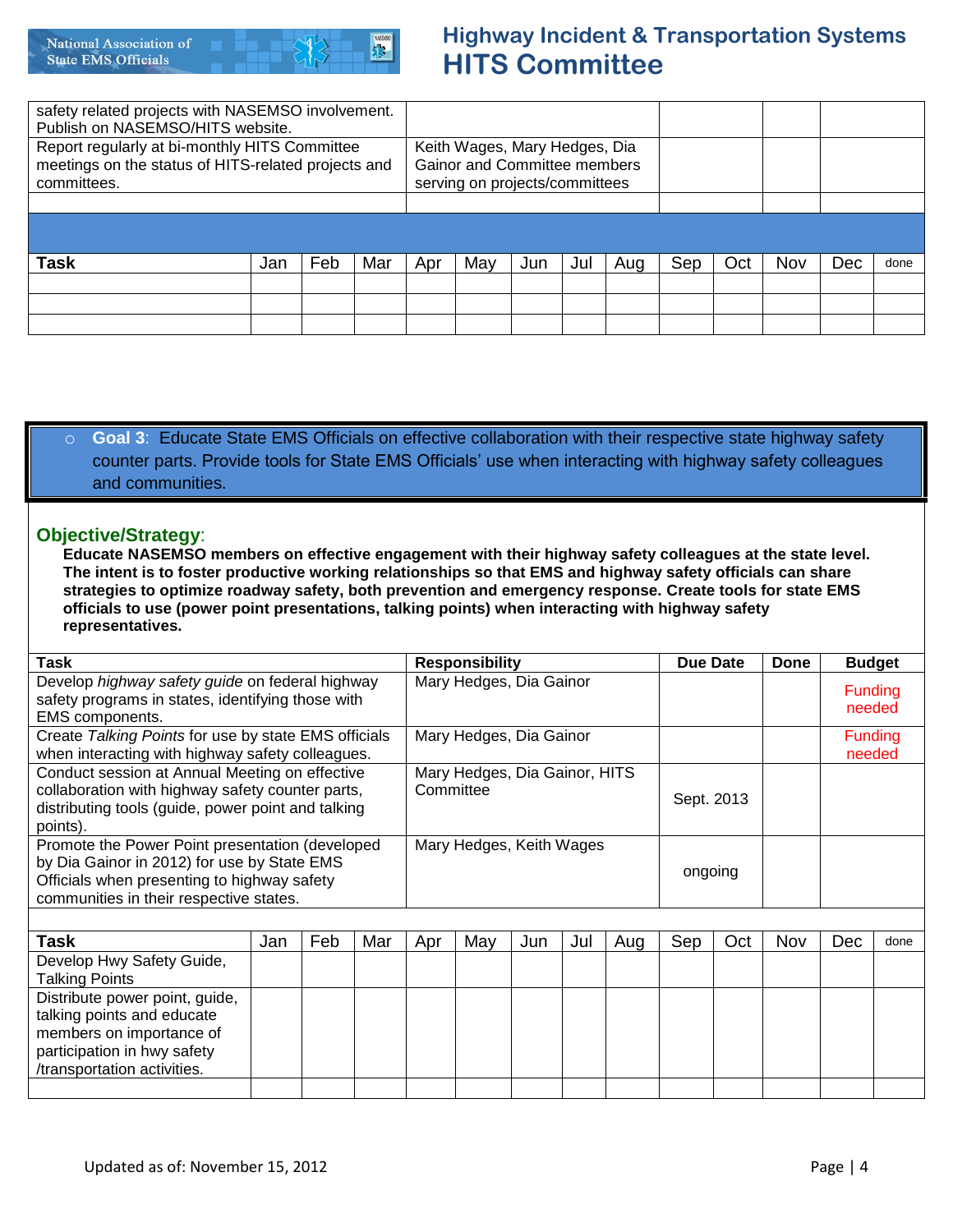**Goal 4**: Promote the further use and application of EIRRA (EMS Incident Response & Readiness Assessment) for measuring preparedness for response to highway MCIs as well as other manmade or natural disasters.

## **Objective/Strategy**:

**Distribute EIRRA Guidelines and summary information at highway safety and EMS meetings. Seek opportunities to formally present EIRRA at EMS, highway safety, and preparedness meetings.**

| Task                                                                                             |     |     |     |     | <b>Responsibility</b>                           |     |     |     | Due Date |     | Done | <b>Budget</b> |      |
|--------------------------------------------------------------------------------------------------|-----|-----|-----|-----|-------------------------------------------------|-----|-----|-----|----------|-----|------|---------------|------|
| Distribute EIRRA Guidelines and summaries at<br>relevant national, state and regional meetings.  |     |     |     |     | Dia Gainor, Mary Hedges, HITS<br><b>Members</b> |     |     |     | ongoing  |     |      |               |      |
| Seek opportunities for EIRRA presentations at<br>relevant national, state and regional meetings. |     |     |     |     | Dia Gainor, Mary Hedges, HITS<br><b>Members</b> |     |     |     | ongoing  |     |      |               |      |
|                                                                                                  |     |     |     |     |                                                 |     |     |     |          |     |      |               |      |
|                                                                                                  |     |     |     |     |                                                 |     |     |     |          |     |      |               |      |
|                                                                                                  |     |     |     |     |                                                 |     |     |     |          |     |      |               |      |
| <b>Task</b>                                                                                      | Jan | Feb | Mar | Apr | May                                             | Jun | Jul | Aug | Sep      | Oct | Nov  | Dec           | done |
| <b>Distribute EIRRA Guidelines</b><br>and promote use of EIRRA                                   |     |     |     |     |                                                 |     |     |     |          |     |      |               |      |
|                                                                                                  |     |     |     |     |                                                 |     |     |     |          |     |      |               |      |
|                                                                                                  |     |     |     |     |                                                 |     |     |     |          |     |      |               |      |

**Goal 5**: Promote the concept of a model inventory for EMS similar to the model inventories of highway partners (MIRE, MMUCC, etc). Seek opportunities for further development of the MIECE Proof of Concept completed by NASEMSO in 2011.

## **Objective/Strategy**:

Distribute MIECE Guidelines and summary information at highway safety and EMS meetings. Seek opportunities to formally present MIECE at EMS, highway safety, and preparedness meetings.

| <b>Task</b>                                                             |     |     |     |         | <b>Responsibility</b>         |     |     |     | Due Date |     | Done | <b>Budget</b> |      |
|-------------------------------------------------------------------------|-----|-----|-----|---------|-------------------------------|-----|-----|-----|----------|-----|------|---------------|------|
| Distribute MIECE Guidelines and promote further<br>development of MIECE |     |     |     | members | Dia Gainor, Mary Hedges, HITS |     |     |     | ongoing  |     |      |               |      |
|                                                                         |     |     |     |         |                               |     |     |     |          |     |      |               |      |
|                                                                         |     |     |     |         |                               |     |     |     |          |     |      |               |      |
|                                                                         |     |     |     |         |                               |     |     |     |          |     |      |               |      |
| <b>Task</b>                                                             | Jan | Feb | Mar | Apr     | May                           | Jun | Jul | Aug | Sep      | Oct | Nov  | Dec           | done |
|                                                                         |     |     |     |         |                               |     |     |     |          |     |      |               |      |
|                                                                         |     |     |     |         |                               |     |     |     |          |     |      |               |      |